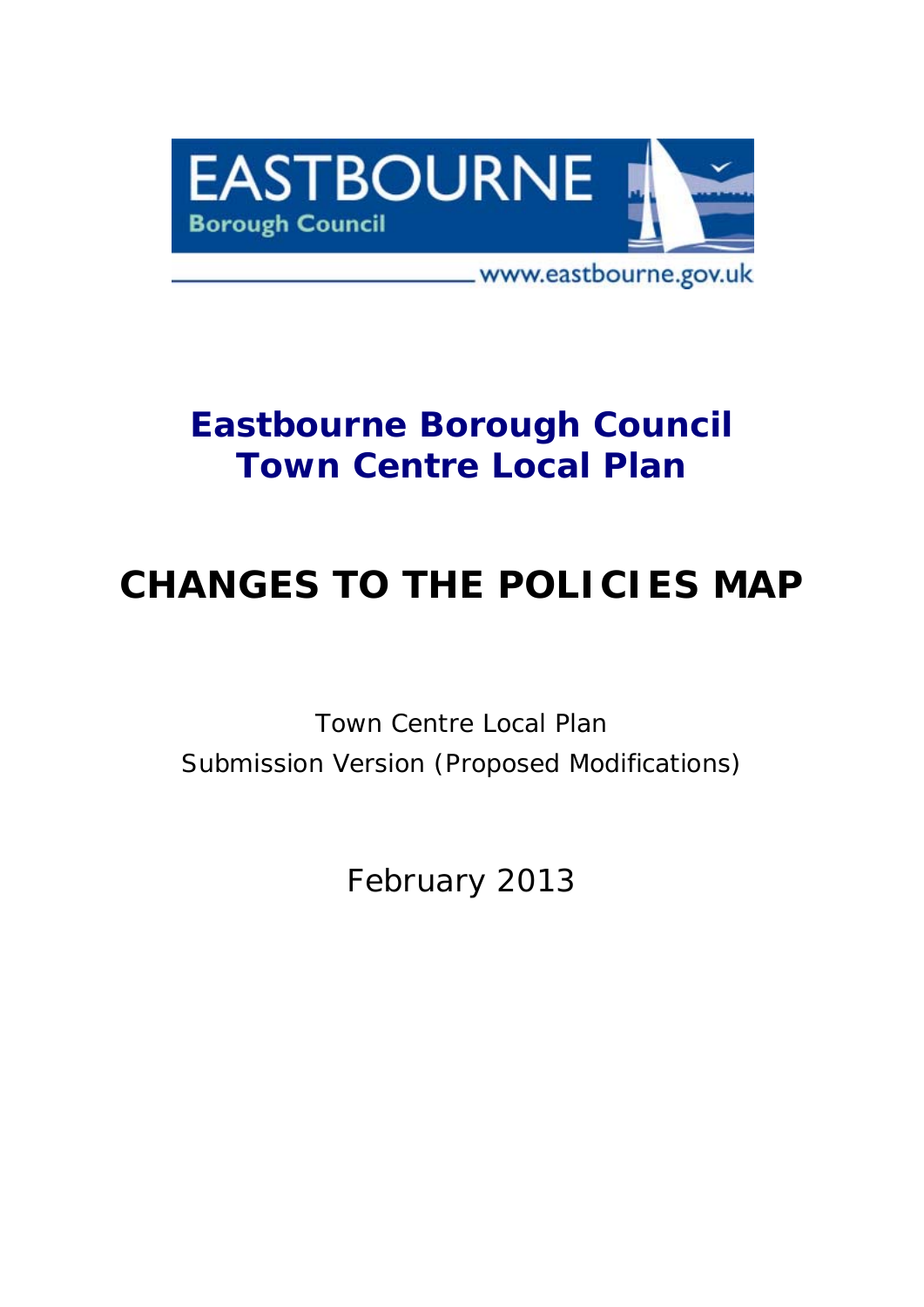# **CHANGES TO THE POLICIES MAP**

## **Contents**

| <b>Section</b> |                                                       | Page |
|----------------|-------------------------------------------------------|------|
| 1.0            | Introduction                                          | 1    |
| 2.0            | Background                                            | 1    |
| 3.0            | Requirements                                          | 1    |
| 4.0            | Format                                                | 2    |
| 5.0            | Schedule of Changes to the Proposals Map              | 3    |
|                |                                                       |      |
| Appendices     |                                                       |      |
| A              | Maps showing changes to the Policies Map              | 7    |
| B              | Draft Eastbourne Policies Map (Town Centre Inset Map) | 28   |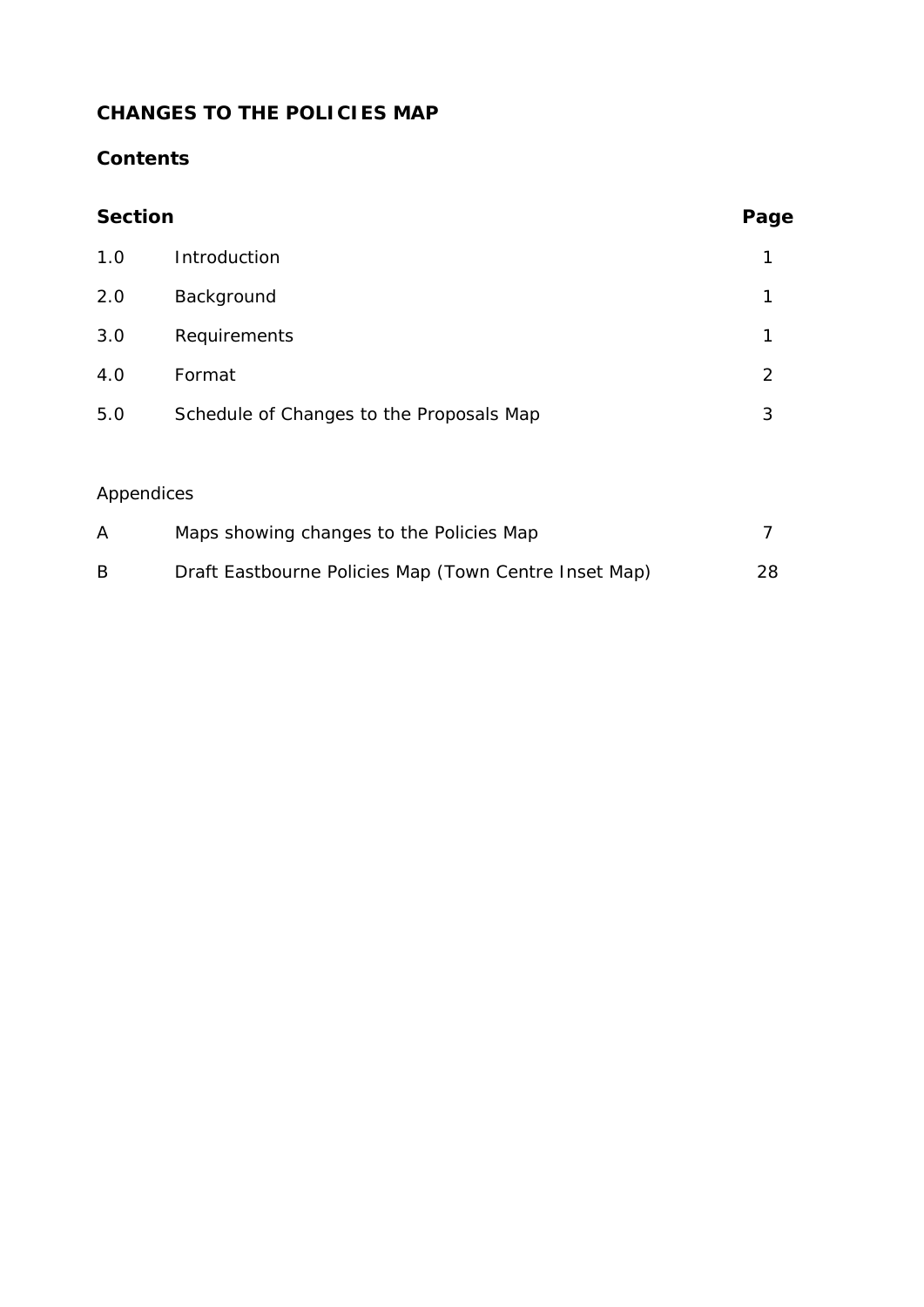### **1.0 Introduction**

- 1.1 This document identifies the proposed changes that will be incorporated into the Eastbourne Policies Map as a result of the adoption of the Town Centre Local Plan (previously known as the Town Centre Area Action Plan). The purpose of the document is to illustrate the spatial form of policies and illustrate the application of policies once the Town Centre Local Plan has been adopted.
- 1.2 This document has been produced to accompany the Submission and Examination of the Town Centre Local Plan. The intention is to show how the policies and designations in the Town Centre Local Plan would result in change the adopted Policies Map.

#### **2.0 Background**

- 2.1 The Eastbourne Policies Map was adopted on 20 February 2013 following the adoption of the Eastbourne Core Strategy Local Plan. The adopted Eastbourne Policies Map illustrates geographically the application of the policies in the Core Strategy and the saved policies from the Eastbourne Borough Plan 2001-2011 (adopted 2003). The Policies Map consists of a main map and a Town Centre Inset Map. Any changes to the Policies Map as a result of the Town Centre Local Plan will only apply to the Town Centre Inset Map.
- 2.2 The Proposed Submission version of the Town Centre Area Action Plan was published in July 2011. A draft Town Centre Area Action Plan had previously been published for consultation in May 2010 and the comments received have been taken into account in the Proposed Submission version.
- 2.3 The Town Centre Area Action Plan and the Core Strategy were submitted to the Secretary of State in January 2012. The Core Strategy proceeded to Examination in May 2012, but the Town Centre Area Action Plan was held in abeyance due to the need to address concerns from the Inspector regarding the delivery of the strategy.
- 2.4 Additional work has been carried out to overcome the Inspector's concerns and Modifications have been proposed to the Town Centre Local Plan. These proposed amendments (major modifications) will be subject to consultation for a six week period, and then the Town Centre Local Plan will proceed to examination.

#### **3.0 Requirements**

- 3.1 The Town and Country Planning (Local Planning) (England) Regulations 2012 sets out the form and content of the adopted policies map. Regulation 9 states:
	- *(1) The adopted policies map must be comprised of, or contain, a map of the local planning authority's area which must—* 
		- *(a) be reproduced from, or be based on, an Ordnance Survey map;*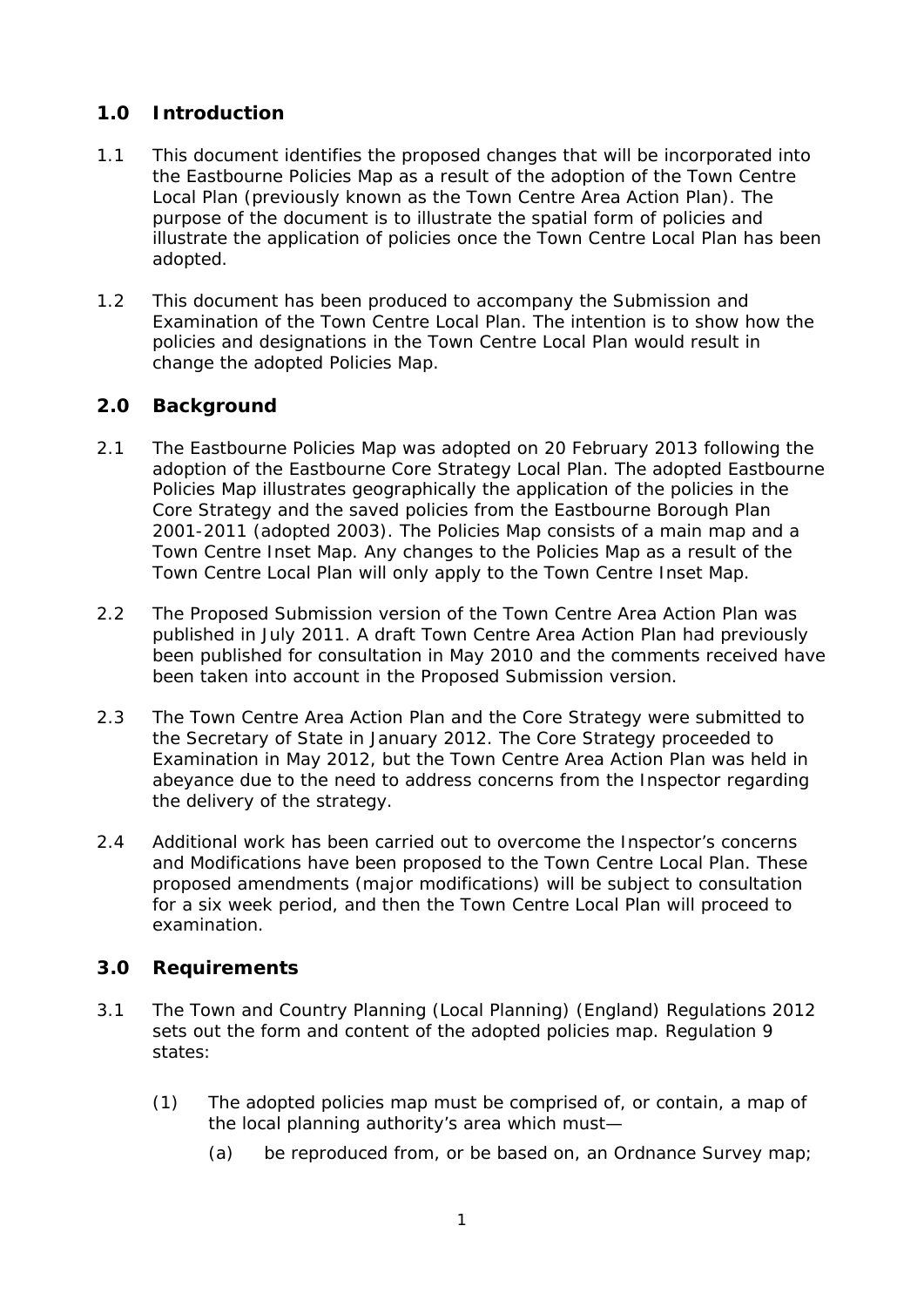- *(b) include an explanation of any symbol or notation which it uses; and*
- *(c) illustrate geographically the application of the policies in the adopted development plan.*
- *(2) Where the adopted policies map consists of text and maps, the text prevails if the map and text conflict.*

#### **4.0 Format**

- 4.1 As a result of policies contained in the Town Centre Local Plan there will be a number of changes to the Policies Map. This would mean that showing changes on a single map would be confusing and would render the map illegible. Therefore, this document presents changes on individual maps based on policies.
- 4.2 A schedule of changes is presented showing the policies and designation that will changed, the locations where the policy or designation applies, and the reason for the change. The changes are only the changes proposed and will be incorporated into the revised Policies Map, which will be adopted alongside the Town Centre Local Plan.
- 4.3 The colours used throughout this document are consistent, for ease of understanding:
	- Red represents the policies and designations as shown on the Adopted Policies Map that will be superseded or deleted
	- Blue represents the new or amended policies and designations that have changed as a result of changes to the Town Centre Local Plan
	- Brown represents existing parts of policies or designations that do not change
- 4.4 Please note that this does not relate to the colours shown on the full Policies Map or Town Centre Inset Map.
- 4.5 There are three sets of maps in this document: maps showing the Borough Plan policies that are being deleted on adoption of the Town Centre Local Plan; maps showing new policies and designations contained in the Town Centre Local Plan; and a draft version of Town Centre inset map.
- 4.6 The maps are shown in order of how the policies and designations appear in the relevant document.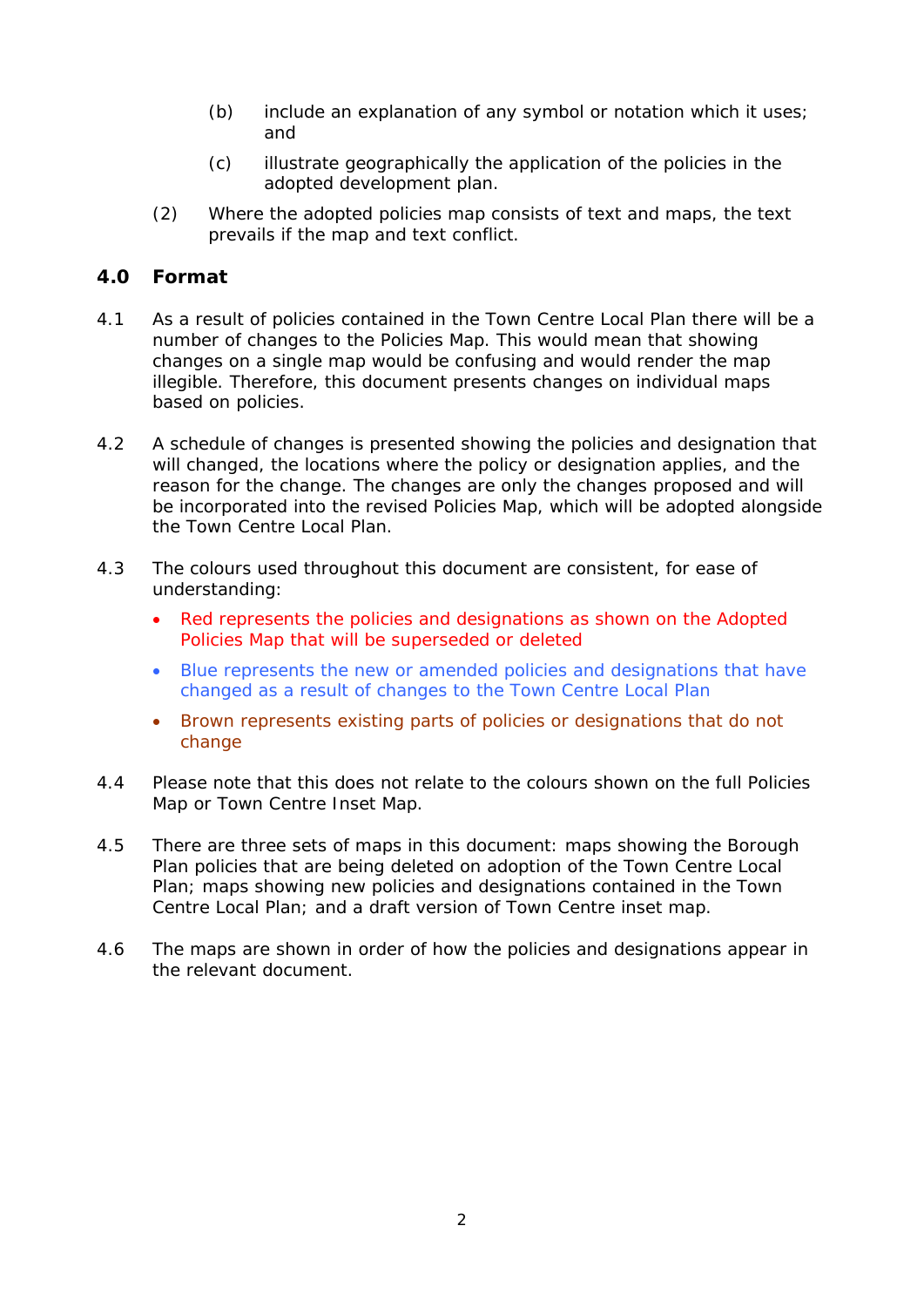#### **5.0 Schedule of Changes to the Policies Map**

- 5.1 The tables below show the schedule of changes that will be made to the adopted Policies Map. The changes are ordered by policy reference and each change has an associated map (in Appendix A) showing how the policy or designation will change.
- 5.2 There are three different types of changes: Policies that have been deleted (D); policies that have been amended (Am); and additional policies to be added (Ad).

| Map<br><b>No</b> | <b>Policy</b>                                                     | <b>Type</b> | Ref                                                                 | Location(s)                                                                                                                                                                                                                                                                                                                                                                                                                                                                                                                                                                                                                                              | Description of<br>Change     | Reason                                                             |
|------------------|-------------------------------------------------------------------|-------------|---------------------------------------------------------------------|----------------------------------------------------------------------------------------------------------------------------------------------------------------------------------------------------------------------------------------------------------------------------------------------------------------------------------------------------------------------------------------------------------------------------------------------------------------------------------------------------------------------------------------------------------------------------------------------------------------------------------------------------------|------------------------------|--------------------------------------------------------------------|
| $\mathbf{1}$     | <b>TC4 Retail</b><br>Development Adjacent<br>to the Station       | D           | 1.1                                                                 | Land adjacent to the Railway Station<br>$\bullet$                                                                                                                                                                                                                                                                                                                                                                                                                                                                                                                                                                                                        | Delete policy<br>designation | Policy TC4 has been<br>superseded by the Town<br>Centre Local Plan |
| 2                | TC5 Mixed Use Scheme<br>at Western end of<br><b>Terminus Road</b> | D           | 2.1                                                                 | Land at the Western end of Terminus<br>$\bullet$<br>Road                                                                                                                                                                                                                                                                                                                                                                                                                                                                                                                                                                                                 | Delete policy<br>designation | Policy TC5 has been<br>superseded by the Town<br>Centre Local Plan |
| 3                | <b>TC6 Town Centre</b><br>Shopping Areas                          | D           | 3.1<br>3.2<br>3.3<br>3.4<br>3.5<br>3.6<br>3.7<br>3.8<br>3.9<br>3.10 | 11-57 Terminus Road (PSA A)<br>$\bullet$<br>59-145 and 96-150 Terminus Road,<br>$\bullet$<br>and 2-2a Bolton Road (PSA B)<br>147-187 and 152-202 Terminus Road<br>$\bullet$<br>and 2-4 Langney Road and 1-3<br>Pevensey Road (PSA C)<br>Arndale Centre (PSA D)<br>$\bullet$<br>Langney Road, nos. 1-31 and 6-24<br>(SSA 1)<br>Seaside Road, nos. 3-95 and 12-68<br>(SSA 3)<br>Terminus Road, nos. 210-258 (SSA4)<br>$\bullet$<br>Grove Road, nos. 14-64 and 25-57<br>$\bullet$<br>(SSA 5)<br>South Street, nos. 389 and New Inn<br>$\bullet$<br>to 56 (SSA 6)<br>South Street, nos. 99-119 and 106-<br>$\bullet$<br>114 and Cornfield Terrace nos. 17-26 | Delete policy<br>designation | Policy TC6 has been<br>superseded by the Town<br>Centre Local Plan |

#### **Eastbourne Borough Plan 2001-2011 - Saved Policies (Adopted September 2003)**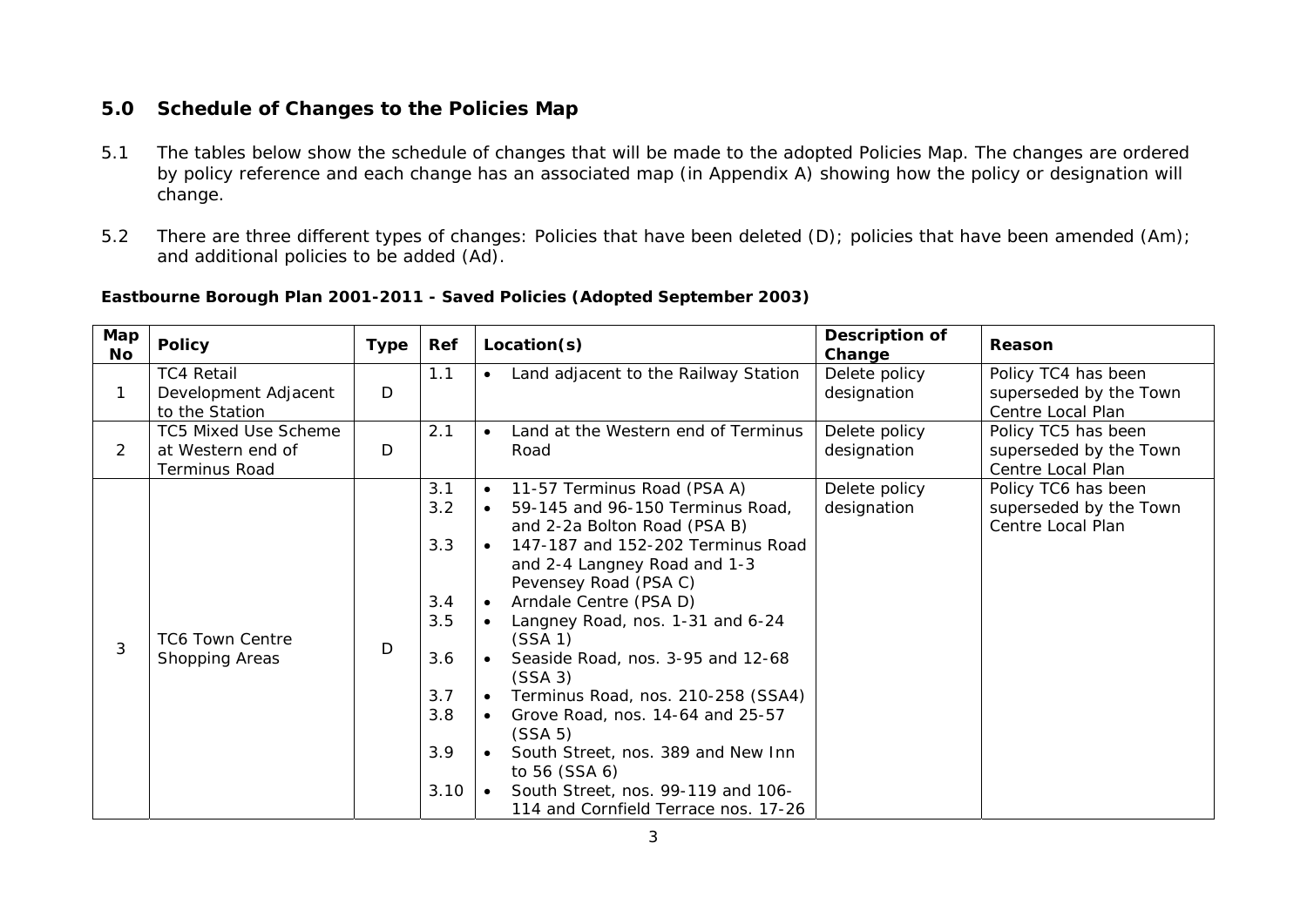| Map<br><b>No</b> | <b>Policy</b>                                             | <b>Type</b> | Ref                                                                 | Location(s)                                                                                                                                                                                                                                                                                                                                                                                                                                                                                      | Description of<br>Change     | Reason                                                              |
|------------------|-----------------------------------------------------------|-------------|---------------------------------------------------------------------|--------------------------------------------------------------------------------------------------------------------------------------------------------------------------------------------------------------------------------------------------------------------------------------------------------------------------------------------------------------------------------------------------------------------------------------------------------------------------------------------------|------------------------------|---------------------------------------------------------------------|
|                  |                                                           |             | 3.11<br>3.12<br>3.13<br>3.14<br>3.15<br>3.16<br>3.17                | (SSA 7)<br>Station Street Area (SSA 8)<br>$\bullet$<br>Terminus Road, nos. 46-94 (SSA 9)<br>$\bullet$<br>Terminus Road, nos. 2-44; Ivy<br>$\bullet$<br>Terrace nos. 1a and 1b; Grove Road<br>nos. 2-12a and Gildredge Road 1a-<br>3b (SSA 10)<br>Cornfield Road, nos. 2-44 (SSA 12)<br>$\bullet$<br>Cornfield Road, nos. 7-45 (SSA 13)<br>$\bullet$<br>Station Parade, nos.1-17 (SSA 15)<br>$\bullet$<br>Town Centre Shopping Area<br>Boundary                                                   |                              |                                                                     |
| 4                | <b>TC7 Areas for Later</b><br>Opening of Class A3<br>uses | D           | 4.1<br>4.2<br>4.3<br>4.4<br>4.5<br>4.6                              | Bolton Road (nos. 1,3,5,7a,7b,7)<br>$\bullet$<br>Bolton Road (nos. 2a, 4, 6 and 8)<br>$\bullet$<br>Langney Road (nos. 1-31 and 2-24)<br>$\bullet$<br>Pevensey Road (nos. 2d-4 and 1b-3)<br>$\bullet$<br>Terminus Road (nos. 147-155)<br>$\bullet$<br>Terminus Road (nos. 46-94)<br>$\bullet$                                                                                                                                                                                                     | Delete policy<br>designation | Policy TC7 has been<br>superseded by the Town<br>Centre Local Plan  |
| 5                | <b>TC8 Seaside Road</b>                                   | D           | 5.1<br>5.2<br>5.3<br>5.4                                            | Seaside Road (nos. 70-126)<br>$\bullet$<br>Seaside Road (nos. 103-111)<br>$\bullet$<br>Seaside Road (nos. 113-135)<br>$\bullet$<br>Seaside Road (nos. 137-139)<br>$\bullet$                                                                                                                                                                                                                                                                                                                      | Delete policy<br>designation | Policy TC8 has been<br>superseded by the Town<br>Centre Local Plan  |
| 6                | TC10 Areas for<br><b>Business Use</b>                     | D           | 6.1<br>6.2<br>6.3<br>6.4<br>6.5<br>6.6<br>6.7<br>6.8<br>6.9<br>6.10 | Hyde Gardens (nos. 1-16)<br>$\bullet$<br>Hyde Gardens (nos. 18-32)<br>$\bullet$<br>Gildredge Road (nos. 3-15)<br>$\bullet$<br>Gildredge Road (nos. 17-29)<br>$\bullet$<br>Gildredge Road (nos. 35-55)<br>$\bullet$<br>Gildredge Road (nos. 6-18)<br>$\bullet$<br>Gildredge Road (nos. 22-28)<br>$\bullet$<br>Gildredge Road (nos. 30-32)<br>$\bullet$<br>Commercial Road (nos. 1-52 inc<br><b>Commercial Mews)</b><br>$\bullet$<br>Upper Avenue (nos. 10-14) and St<br>Leonards Road (nos. 2-24) | Delete policy<br>designation | Policy TC10 has been<br>superseded by the Town<br>Centre Local Plan |
| $\overline{7}$   | TC11 St Leonards Road                                     | D           | 7.1<br>7.2                                                          | St Leonards Road (nos. 1-15)<br>$\bullet$<br>St Leonards Road (nos. 17-25)<br>$\bullet$                                                                                                                                                                                                                                                                                                                                                                                                          | Delete policy<br>designation | Policy TC11 has been<br>superseded by the Town                      |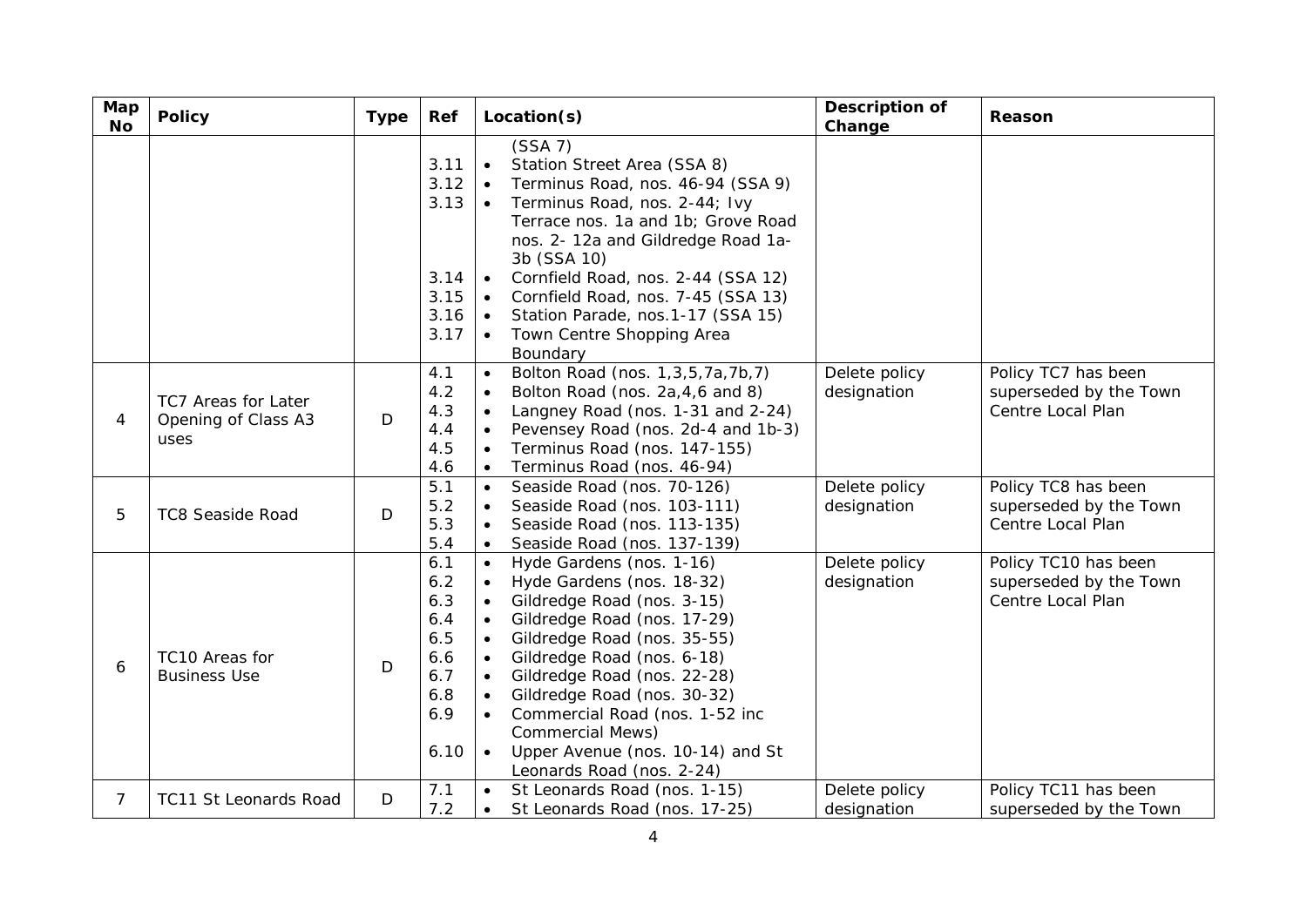| Map<br><b>No</b> | <b>Policy</b>                      | Туре | Ref               | Location(s)                                                                                     | Description of<br>Change     | <b>Reason</b>                                                       |
|------------------|------------------------------------|------|-------------------|-------------------------------------------------------------------------------------------------|------------------------------|---------------------------------------------------------------------|
|                  |                                    |      | 7.3<br>7.4<br>7.5 | St Leonards Road (nos. 27-33)<br>St Leonards Road (nos. 26-38)<br>St Leonards Road (nos. 40-52) |                              | Centre Local Plan                                                   |
|                  | LCF6 Significant Area<br>for Sport | D    | 8.1               | Devonshire Park                                                                                 | Delete policy<br>designation | Policy LCF6 has been<br>superseded by the Town<br>Centre Local Plan |

#### **Eastbourne Town Centre Local Plan (Submission version) 2012**

| Map<br>No | <b>Policy</b>                                              | <b>Type</b> | Ref                                                                                                              | Location(s)                                                                                                                                                                                                                                                                                                                                                                                                                                                                                                                                                                                      | Description of<br>Change                                               | Reason                                                                                                                                     |
|-----------|------------------------------------------------------------|-------------|------------------------------------------------------------------------------------------------------------------|--------------------------------------------------------------------------------------------------------------------------------------------------------------------------------------------------------------------------------------------------------------------------------------------------------------------------------------------------------------------------------------------------------------------------------------------------------------------------------------------------------------------------------------------------------------------------------------------------|------------------------------------------------------------------------|--------------------------------------------------------------------------------------------------------------------------------------------|
| 9         | TC4 Primary Retail Area                                    | Ad          | 9.1<br>9.2<br>9.3<br>9.4                                                                                         | Arndale Centre<br>$\bullet$<br>96 to 130 Terminus Road<br>$\bullet$<br>132 to 170 Terminus Road<br>$\bullet$<br>147 to 155 Terminus Road<br>$\bullet$                                                                                                                                                                                                                                                                                                                                                                                                                                            | Add Primary Retail<br>Area and Frontage<br>designations                | The Town Centre Local<br>Plan has identified these<br>areas as Primary Retail<br>Areas                                                     |
| 10        | <b>TC5 Secondary Retail</b><br>Area                        | Ad          | 10.1<br>10.2<br>10.3<br>10.4<br>10.5<br>10.6<br>10.7<br>10.8<br>10.9<br>$10.10 \cdot$<br>10.11<br>10.12<br>10.13 | 2 to 66 Grove Road<br>$\bullet$<br>25 to 57 Grove Road<br>$\bullet$<br>3 to 89 South Street<br>$\bullet$<br>Public House at Corner of South<br>Street and Grange Road to 56 South<br><b>Street</b><br>99 to 121 South Street<br>$\bullet$<br>106 to 114 South Street<br>$\bullet$<br>7 to 45 Cornfield Road<br>$\bullet$<br>2 to 44 Cornfield Road<br>$\bullet$<br>17 to 28 Cornfield Terrace<br>$\bullet$<br>2 to 94 Terminus Road<br>1a to 3b Gildredge Road including 1a<br>$\bullet$<br>and 1b Ivy Terrace<br>157 to 187 Terminus Road<br>$\bullet$<br>172 to 200 Terminus Road<br>$\bullet$ | Add Secondary<br>Retail Area and<br>Frontage<br>designations           | The Town Centre Local<br>Plan has identified these<br>areas as Secondary Retail<br>Areas                                                   |
| 11        | <b>TC7 Supporting</b><br>Evening and Night-time<br>Economy | Ad          | 11.1<br>11.2<br>11.3<br>11.4                                                                                     | <b>Terminus Road</b><br>$\bullet$<br><b>Station Street and Mark Lane</b><br>$\bullet$<br>Carlisle Road and Devonshire and<br><b>Congress Theatres</b><br><b>Bolton Road</b>                                                                                                                                                                                                                                                                                                                                                                                                                      | Add Supporting<br>Evening and<br>Night-time<br>economy<br>designations | The Town Centre Local<br>Plan has identified these<br>areas as locations where<br>the evening and night-time<br>economy will be focused in |